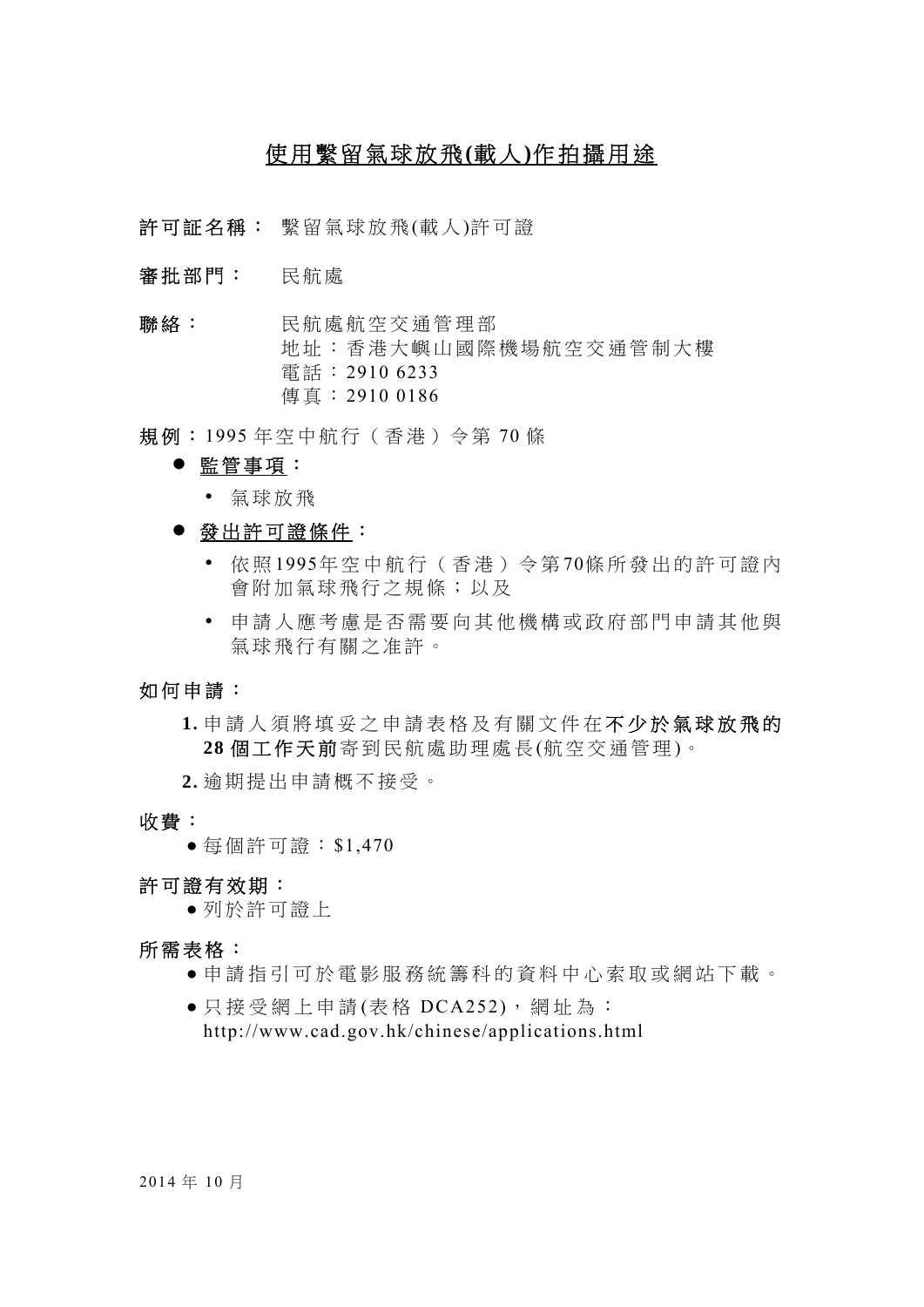# 只供參考

〈如需申請,請填寫載於 http://www.cad.gov.hk/chinese/applications.html 的電子表格〉



香港特別行政區政府 民航處

# **Civil Aviation Department**

The Government of the Hong Kong Special Administrative Region

# **Application for Flying Captive Balloon (Form e-DCA 252) (With persons on board)**

## **\* Applicants will be charged in accordance with Hong Kong Air Navigation (Fees) Regulations (CAP. 448 sub.leg. D)**

|  | * Please read the attached NOTES at page 2 carefully before completing this form. |
|--|-----------------------------------------------------------------------------------|
|--|-----------------------------------------------------------------------------------|

| 1.  | Name of applicant or Company (see<br>Note 4)                                           |                                                                                                                                                             |
|-----|----------------------------------------------------------------------------------------|-------------------------------------------------------------------------------------------------------------------------------------------------------------|
| 2.  | Company address                                                                        |                                                                                                                                                             |
|     | Contact Person (see Note 5b)                                                           | O<br>Mr. $\square$<br>Ms.                                                                                                                                   |
| 3.  | Telephone No.                                                                          |                                                                                                                                                             |
|     | Fax No.                                                                                |                                                                                                                                                             |
| 4.  | Contact e-mail address                                                                 |                                                                                                                                                             |
| 5.  | Any former balloon operation<br>experience? If yes, state where and<br>when            | $\square_{\mathsf{Yes}} \square$<br><b>No</b>                                                                                                               |
| 6.  | Balloon manufacturer                                                                   |                                                                                                                                                             |
| 7.  | Type of balloon (see Note 5c)                                                          | O<br>Helium $\Box$ Hot Air $\Box$<br>other type (specify)                                                                                                   |
| 8.  | Linear dimensions of balloon                                                           | U<br>diameter for spherical<br>length x width x height                                                                                                      |
| 9.  | Height of balloon flight above anchor<br>point                                         | metres                                                                                                                                                      |
| 10. | Height of anchor point above ground<br>level if on elevated structure, e.g.<br>rooftop | metres                                                                                                                                                      |
| 11. | Dimension of clear area (see Note 5a)<br>and $6)$                                      | O<br>щ<br>radius from anchor point<br>length x width                                                                                                        |
| 12. | Number of anchors and weight (each)                                                    | nos.<br>kilograms                                                                                                                                           |
| 13. | Length and number of anchor ropes                                                      | metres<br>nos.                                                                                                                                              |
| 14. | Lifting force of balloon                                                               | kilograms                                                                                                                                                   |
| 15. | Maxmium Take-Off Weight (MTOW) of<br>balloon (see Notes 5c and 5d)                     | kilograms                                                                                                                                                   |
| 16. | Balloon Manufacturer's wind limitation<br>(see Notes 5c, 5d and 5e)                    | knots                                                                                                                                                       |
| 17. | Proposed date(s) of flight                                                             | <b>Start Date</b><br>End Date                                                                                                                               |
| 18. | Proposed time(s) of flight                                                             | $00\,$<br>$00\,$<br>$\mathbf{I}_{\text{min}}$ (local)<br><b>Start Time</b><br>hr<br>$00\,$<br>$00\,$<br>End Time<br>$\mathbb{I}_{\text{min}}$ (local)<br>hr |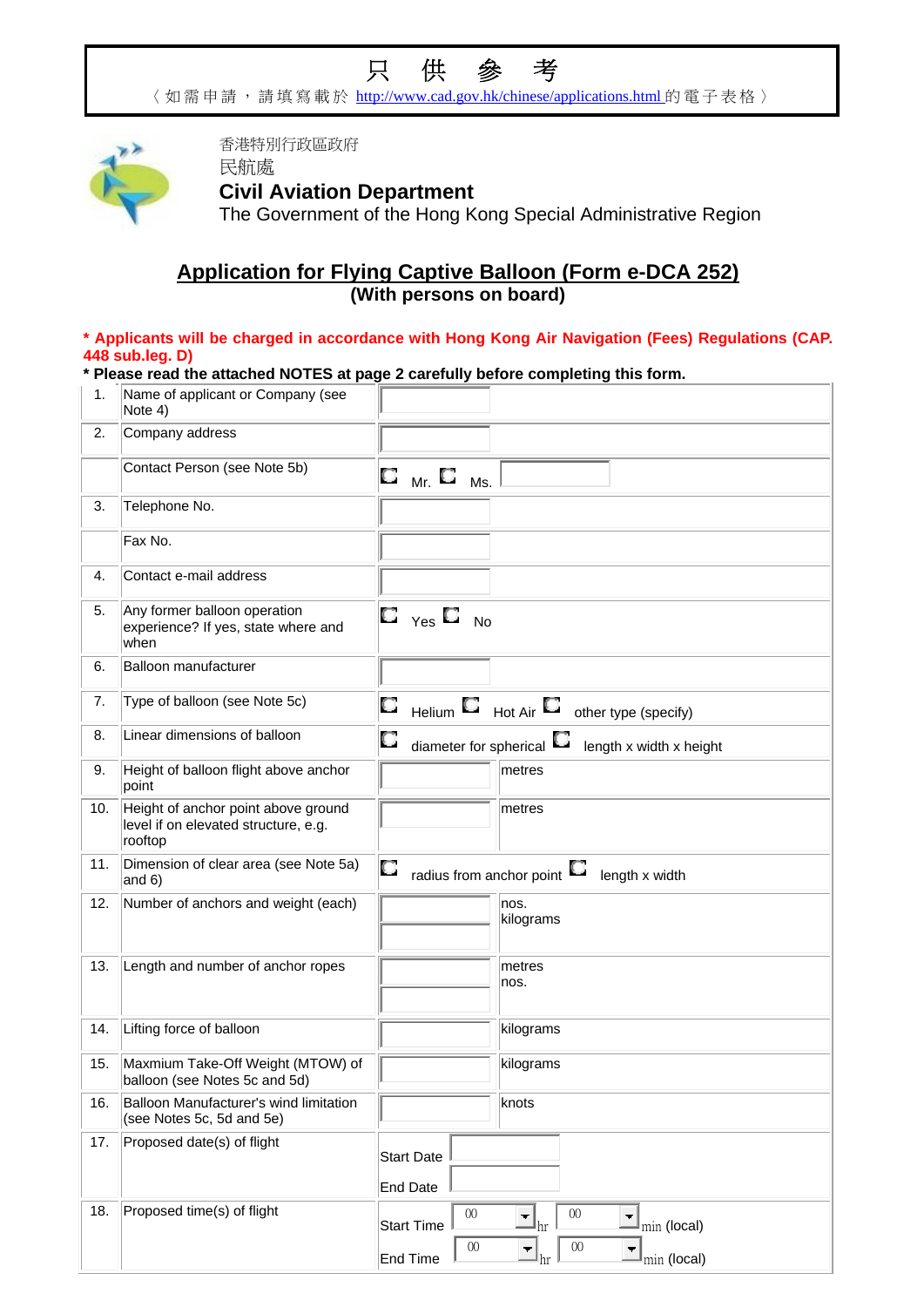| 19. | Precise location of flight (see Note 5a<br>$ and 6\rangle$ |                          |
|-----|------------------------------------------------------------|--------------------------|
| 20. | Maximum capacity of balloon                                | <b>Crew</b><br>Passenger |
| 21. | Is the flight for hire or reward (see Note<br>$ 5m\rangle$ | D<br>Yes L<br><b>No</b>  |



香港特別行政區政府 民航處

## **Civil Aviation Department**

The Government of the Hong Kong Special Administrative Region

#### **NOTES** *The following Notes are provided for guidance only.*

#### 1. **The fee for each application is \$1,470.**

Payment shall be made at the time of application and may be made by one of the following methods: a) crossed cheque payable to 'The Government of the Hong Kong Special Administrative Region'; b) bank draft in Hong Kong Dollars (HK\$) in favour of 'The Government of the Hong Kong Special Administrative Region' and drawn on a bank located in Hong Kong; or c) bank transfer to: Bank Name The Hongkong and Shanghai Banking Corp Ltd Bank Address No. 1 Queen's Road Central, Hong Kong Swift Code HSBC-HKHH-HKH Bank Account No. 002-268126-008 Bank Account Name The Government of the Hong Kong Special Administrative Region Treasury No. 1 Collection Account (Attn. Civil Aviation Department) Payment Details Please quote this application.

2. If payment is by crossed cheque or bank draft, (a) or (b) above, they shall be sent by post to: Chief (Operations and Personnel), Air Traffic Management Division, Civil Aviation Department, Air Traffic Control Complex, 1 Control Tower Road, Hong Kong International Airport, Lantau, Hong Kong.

If payment is by bank transfer, (c) above, the receipt may be sent by fax to no. 2910 0186, or by post to the above address. For overseas transfer, please include enough bank charges and tender exact amount in Hong Kong Dollars to avoid any underpayment due to exchange difference and any deduction made by your appointed bank in Hong Kong.

3. The e-application form and all relevant information (see paragraph 4) should reach the Civil Aviation Department (CAD) **at least 28 working days prior to the date of the proposed flight**. Delayed e-applications received after this timeframe may not be processed in time. Depending on the particular circumstances of the proposed balloon operation, extra time may be required for processing of the application.

4. The applicant is normally the operator of the balloon, or the Company itself.

5. The following supporting documents should be : balloon@cad.gov.hk in addition to the e-Form application. These documents shall either be in pdf or Word format for text files, and pdf or jpeg format for photo files. Incomplete or insufficient information may delay the application process.

(a) Photographs and/or maps showing the proposed location of the balloon flight and the adjacent area including the clear area and locations of the anchors.

(b) Full name of the contact/accountable person.

(c) Type certification of the balloon (if applicable).

(d) Flight Manual(s).

(e) Operations Manual(s) (if applicable).

(f) Emergency Manual(s).

(g) Training Manual(s) including details of training organization and/or trainer(s) (qualifications and experience of trainer(s) may be required).

(h) Maintenance Manual(s).

(i) Copies of the pilot licences of the operator(s)/pilot(s) (if applicable).

(j) Presentation/Plan to fulfill the requirements stated in items (d) to (h) above, the Air Navigation (Hong Kong) Order 1995 (if applicable) and other CAD documents (if applicable), including training plan, maintenance requirements and plan for crew licensing and maintenance staff certification.

(k) Insurance certificate showing that the balloon carries appropriate insurance cover for any accident, incident or occurrence in compliance with the requirements set out in the Civil Aviation (Insurance) Order.

(l) A letter from the owner or management company of the land authorising the use of the location for flying a captive balloon. (m) If the flight is for hire or reward, the operator is also required to submit an Application for Permission to Operate Non-Scheduled Air Services form (Form DCA122) obtainable at the following site [ http://www.cad.gov.hk/application/DCA%20122.pdf ]